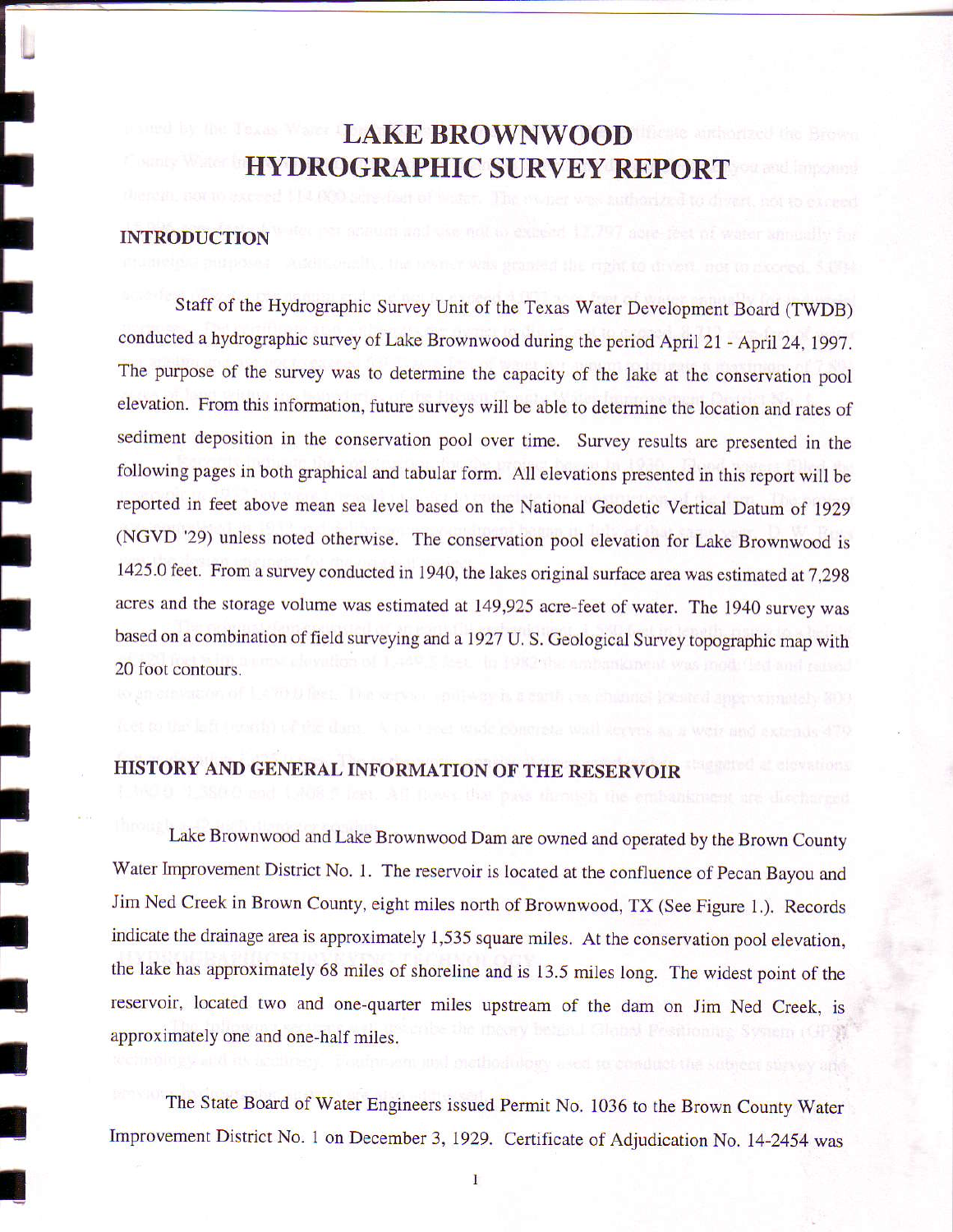issued by the Texas water commission on June 1, 1993. The certificate authorized the Brown County Water Inprovement District No. I to maintain an existing dam on pecan Bayou and impound therein, not to exceed 114,000 acre-feet of water. The owner was authorized to divert, not to exceed 15,996 acre-feet of water per annum and use not to exceed 12,797 acre\_feet of water annually for municipal purposes. Additionally, the owner was granted the right to divert, not to exceed, 5,004 acre-feet of water per annum and use not to exceed 4,003 acre-feet of water annually for industrial purposes. The certificate also authorizes the owner to divert, not to exceed, 8,712 acre-feet of water per annum and use not to exceed 6,970 acre-feet of water per annum to irrigate a maximum of 7,891 acres of land within the boundaries of the Brown County Water Improvement District No. l.

Records indicate the construction for the project began in 1930. Flood waters filled the reservoir in 1932 but were released in order to complete the construction of the dam. The project was completed in 1933 and deliberate impoundment began in July of that same year. D. W. Ross was the design engineer for the original project.

The original dam consisted of an earthfill embankment, 1,580 feet in length, rising to a height of 120 feet with a cresr elevation of I,449.5 feet. In 1982 the embankment was modified and raised to an elevation of 1,470.0 feet. The service spillway is a earth cut channel located approximately 800 feet to the left (north) of the dam. A two feet wide concrete wall serves as a weir and extends 479 feet at elevation 1,425.0 feet. The outlet works consist of three gated outiets, staggered at elevations 1,360.0, 1,380.0 and 1,408.5 feet. All flows that pass through the embankment are discharged through a 42 inch diameter conduit.

### HYDROGRAPHIC SURVEYING TECHNOLOGY

r

F

l.F

t

IrI

lrI

T

I

I

I

I

I

I

I

The following sections will describe the theory behind Global Positioning System (GPS) technology and its accuracy. Equipment and methodology used to conduct the subject survey and previous hydrographic surveys are also addressed.

 $\overline{2}$